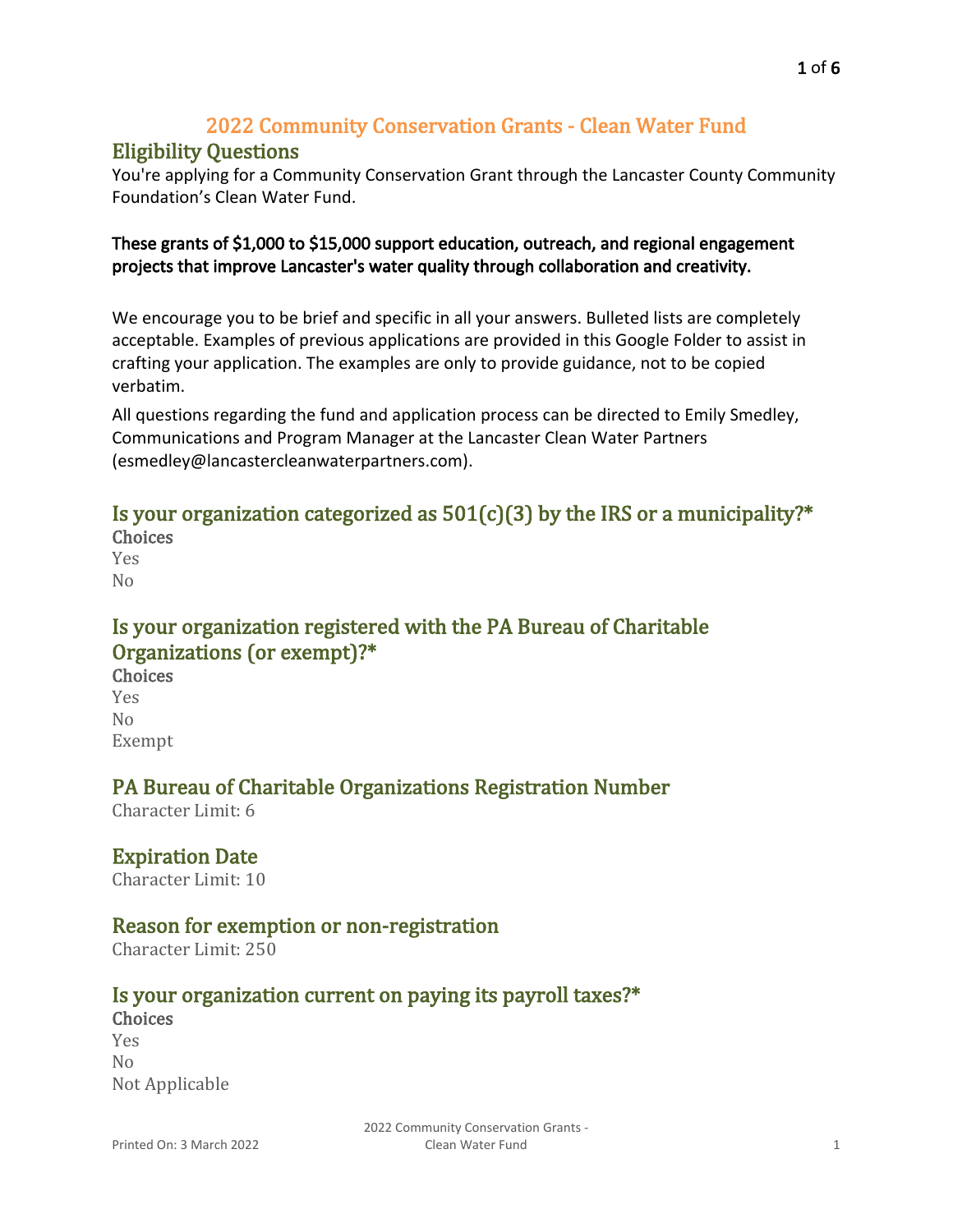In February 2022, the Lancaster County Community Foundation's Board of Directors approved two new policies to help ensure all grantmaking programs support community projects that welcome and value everybody—particularly individuals from historically marginalized, federally-protected classes. We believe our community is strongest when every individual feels valued and supported by our county's community benefit/nonprofit sector, and these policies will help us direct our grant dollars to organizations and projects also committed to inclusive practices.

- 1. Anti-hate policy. The Community Foundation will not knowingly make grants that we believe, in our sole discretion, intend to support or engage in hateful activities.
- 2. Non-discrimination policy. Grant partners must have, and will be required to submit, a nondiscrimination policy. It must demonstrate compliance with federal laws--based on your type of organization—related to protected classes of people.

We will review all information provided in this application. We also reserve the right to request additional information as part of our due diligence process. For further information, check out these [frequently asked questions](https://www.lancfound.org/wp-content/uploads/FAQs_non-discrimination-policy.docx).

Upload your organization's current non-discrimination policy.\*

File Size Limit: 3 MB

Does your organizational policy discriminate in serving any of the following federally-protected classes of people:

# \*

#### Choices

Race Color Religion or creed National origin or ancestry Sex (including gender, pregnancy, sexual orientation, and gender identity) Age Physical or mental disability Veteran status

For any boxes checked in the previous question, please explain why and if/how your organization is actively seeking to make policy changes.  $(1,000$  characters)\*

Character Limit: 5000

If you answered "No" to any of the questions above, please stop here because your organization does not meet the eligibility requirements. Otherwise, continue to the next section. If you have questions contact Emily Smedley ([esmedley@lancastercleanwaterpartners.com](mailto:esmedley@lancastercleanwaterpartners.com))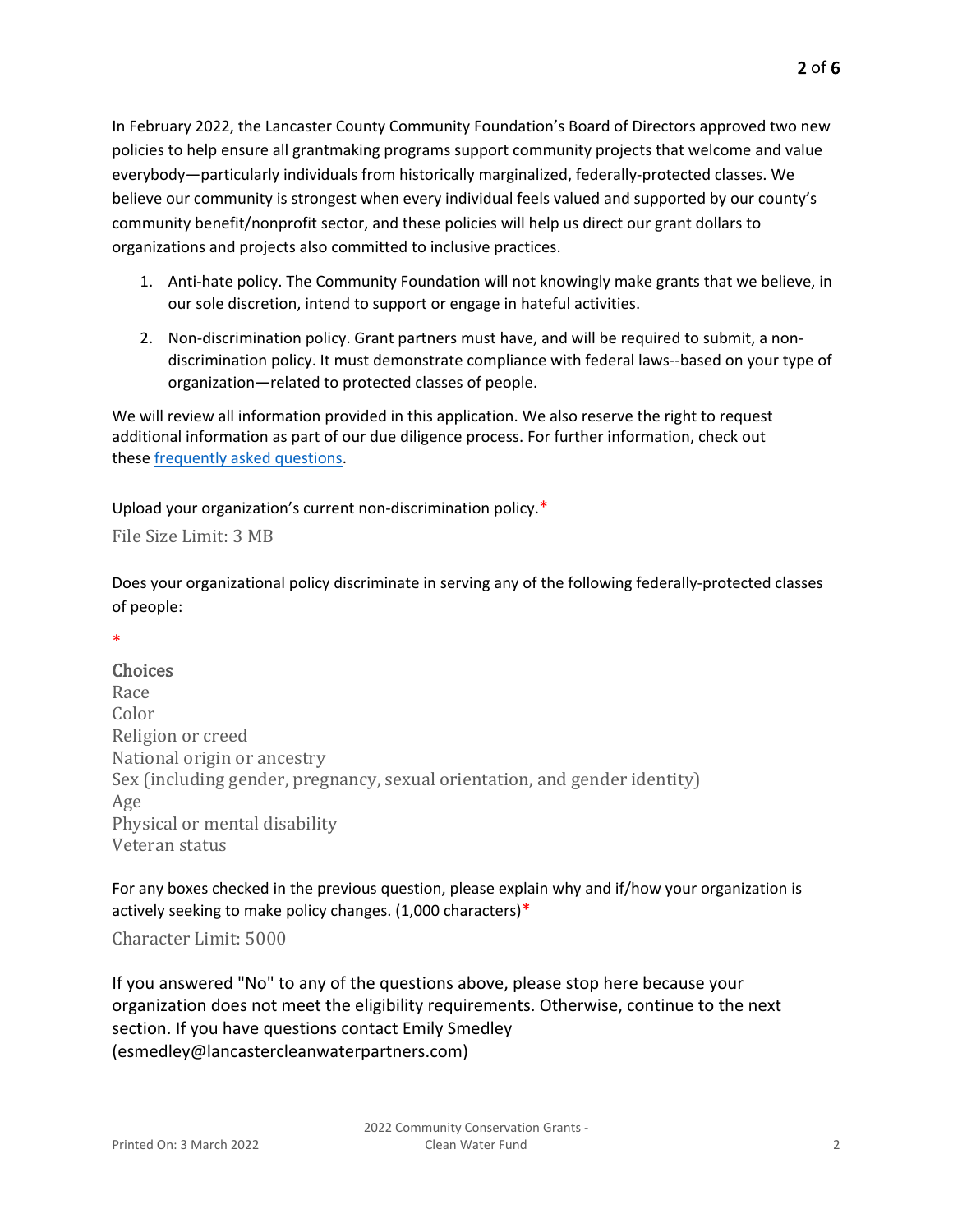### Organizational Profile Mission Statement\*

Character Limit: 500

# Does your organization have a conflict of interest policy?\*

Note: Municipalities are bound by state laws and the State Ethics Commission. Municipalities should answer YES to this question even if the municipality does not have its own conflict of interest policy.

**Choices** Yes No

# Project Information

Project Name\* Character Limit: 100

# Project Coordinator Information\*

The project coordinator is the main contact for this project and will be in communication with Emily Smedley throughout the grant period regarding reports and reimbursements. List the name and contact information for the person that best fits this role.

Character Limit: 250

# Grant Request (Dollars)\*

Grant range: \$1,000 - \$15,000

Character Limit: 20

### Project Summary\*

Summarize the purpose and how your project will provide education, outreach, and engage new audiences to improve Lancaster's water quality through collaboration and creativity. Character Limit: 1000

### Property Information

\*This is only applicable if your project will include implementation on a site that is not owned by your organization. If not applicable, please answer "N/A."

If your project will include activities and/or implementation on a site that is not owned by your organization, please describe site and stream (if applicable) conditions. Include address of the site and landowner information.

Character Limit: 1000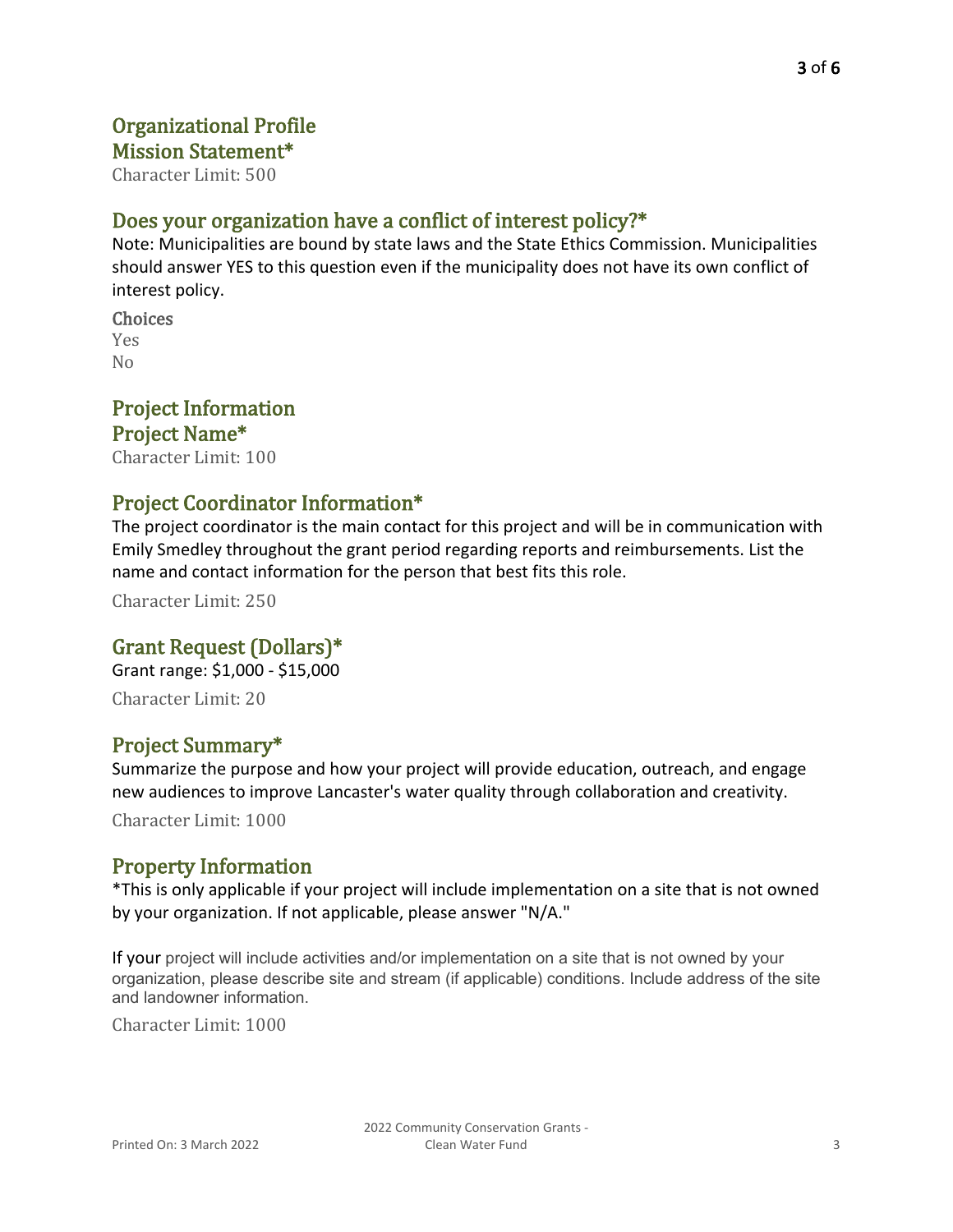### Application Questions Need\*

Describe why your project is needed and who it will impact.

Character Limit: 4000

# Equity & Inclusion\*

The Lancaster Clean Water Partners believes equal access to justice and clean water are human rights. Our vision of clean and clear waterways means healthy local streams for all Lancastrians, but particularly those that have historically had unequal access to it. Our collaborative work is intended to amplify the diverse voices in our community demanding environmental and social equality.

### What are your organizational aspirations and current challenges regarding racial equity and inclusion, and/or social justice? Does this work relate to your project? If so, describe.\*

Examples: Are residents that may be low income, minority, or otherwise traditionally underserved helping to plan your project or participating? Are you expanding partnerships to include youth organizations, civic organizations, or others that serve general populations and likely have not been closely involved in water quality projects before (i.e. including new audiences)? Are you planning signage, brochures, or other outreach materials that will be available in multiple languages?

Character Limit: 4000

# Timeline & Implementation\*

Provide a timeline for your project, including major milestones towards the project's completion. Include details about permitting (when applicable) and ongoing maintenance and monitoring (after project completion).

Character Limit: 5000

# Project Barriers\*

What are potential barriers to this project's completion (i.e. lack of other funding sources, organizational changes, maintenance after project completion)?\*

Character Limit: 2000

# Matching Funds\*

### Match is not required but encouraged.

If applicable, describe the source and type of your matching funds or in-kind hours for this project. If match is included, match commitments are required by July 22.

Character Limit: 1000

# Partners\*

List any partners you are collaborating with to implement this project directly. Describe how this partnership enhances the project or will contribute to its success.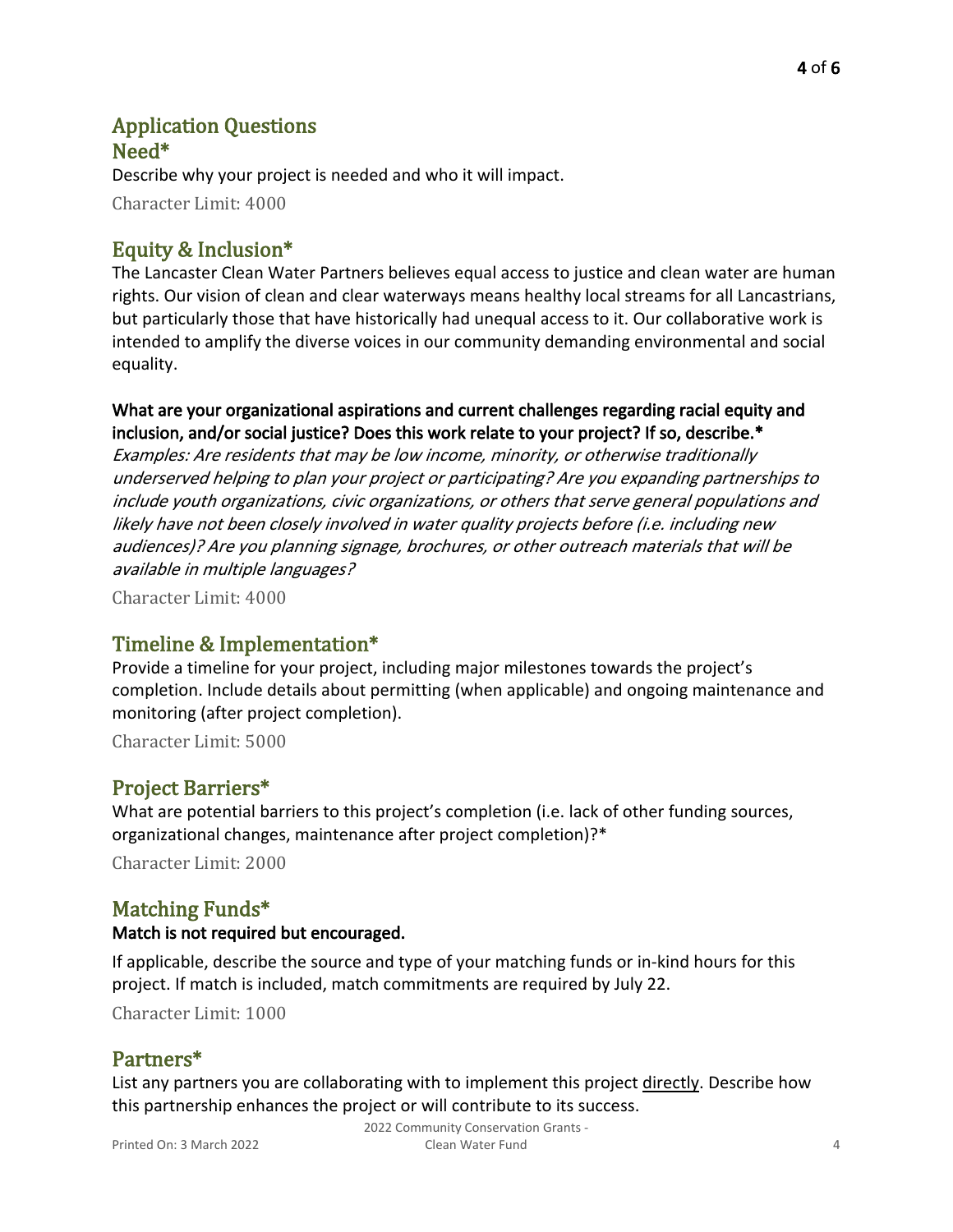#### Character Limit: 5000

# Budget Description\*

#### How exactly will these funds be used in the project?

Describe how you would use this grant money. Include any significant expenditures and how they impact your project. Be as specific as possible.

#### Note: Up to 8% of awarded funds can go towards administrative costs.

Character Limit: 5000

# Have you applied to any other funding sources for this project? If so, describe.

Character Limit: 1000

# Organizational & Community Results\*

What do you hope to gain or learn from this project? How will the community or organization be transformed? How will you know if you achieved your goals?

Describe the qualitative and quantitative goals of this project.

Character Limit: 2000

### Required Attachments

The following questions are not required for all applications. Answer questions as applicable.

Please note that if you do not have access to a scanner, you can use the "Fax to File" tool on the left menu. This tool will convert a fax to a PDF document.

### Board of Directors Roster\*

Upload a current fiscal year board roster that contains at minimum the name and occupation of each member.

File Size Limit: 3 MB

### Match Commitment Letter

#### Match is not required but encouraged.

If applicable, upload a letter from the contributing organization's Executive Director, CEO, President, or Board President that details the source of matching funding for this project. Matching fund commitments must be secured by July 22, 2022.

File Size Limit: 1 MB